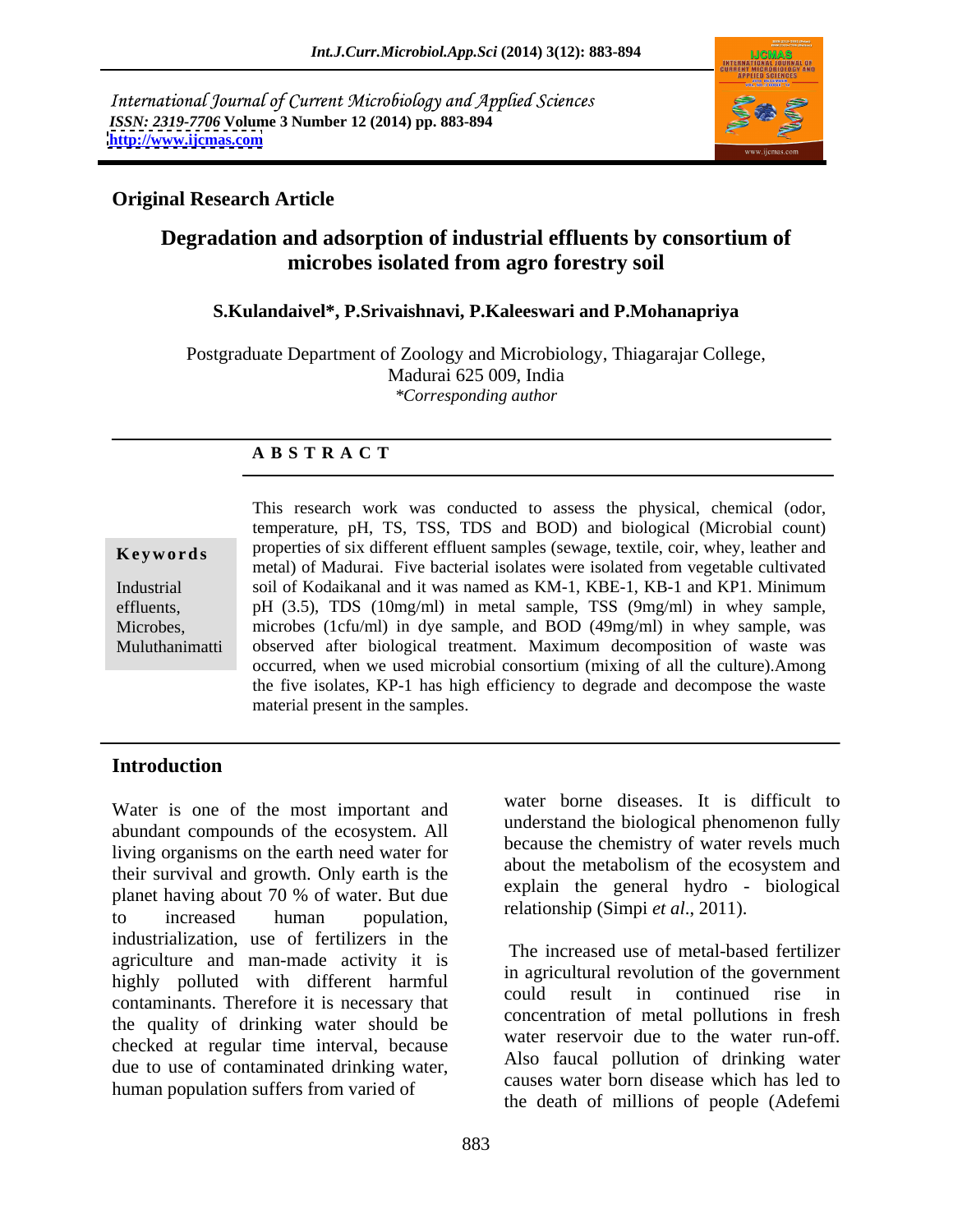excessive amounts of heavy metals such as biological oxygen demand (Kulkarni, 1997), chemical oxygen demand, total dissolved drinking, irrigation or any other use (Hari, et al., 2001). 1994).

sources of water. If these effluents are not water, which contains 27.8% of cellulose, sources e.g., textile industries, paper and pulp industries, dye and dye intermediates, resources or wastewater treatment systems. The microbial consortium isolated from

One of the main sources with severe degradation and adsorption of organic and pollution problems worldwide is the textile inorganic compounds of effluents. An industries and its dye-containing attempt was made to find the physico wastewaters. (10–25%) of textile dyes are chemical properties of the waste water lost during the dyeing process, and  $(2-20%)$ is discharged as aqueous effluents in different environmental components. In particular, the discharge of dye-containing effluents into the water environment is Physical, chemical and biological undesirable because of their colour, released directly and breakdown products are toxic, wastewater carcinogenic or mutagenic to life forms analysis of wastewater, pH, colour, odours, mainly because of carcinogenic, such as TS, TSS, TDS, bacterial viable count, BOD benzidine, naphthalene and other aromatic compounds (Suteu *et al*., 2009).

and Awokunmi, 2010). Having mainly The textile industry consumes large amounts Pb, Cr and Fe, as well as heavy metals from water (90–94%) and a relatively low industrial processes are of special concern percentage as cooling water (6–10%). The because they produce water or chronic recycling of treated wastewater has been poisoning in aquatic animals (Ellis, 1989). recommended due to the high levels of High levels of pollutants mainly organic contamination in dyeing and finishing matter in river water cause an increase in processes (i.e. dyes and their breakdown solids, total suspended solids and faecal coli (Bertea and Bertea, 2008; Bisschops and form. They make water unsuitable for Spanjers, 2003; Correia *et al*., 1994; Orhon of potable and industrial water as processing water  $(90-94\%)$  and a relatively low dye, intermediate, auxiliary chemicals and heavy metals *et al.,* 2001).

Water is an essential compound for the based industries of the state contributing survival and sustenance of life on the planet notable job opportunities to the rural earth. The waste water or sewage water communities. Coirpith, industry require a thrown out from industries is either used for large amount of water and consequently irrigation purposes or it runs off to natural generates an equally large quantity of waste treated before their disposal they can be 28.5% of lignin and 8.12% of soluble tannin harmful for human consumption as well as like phenolic compounds (Vinodhini *et al.,* for other uses too (Ahlawat and Kumar, 2006). The effluent generated from the coir 2009). The residual dyes from different industry is acidic, also contains phenolic The coir industry is one of the major agro water, which contains 27.8% of cellulose, compounds and other toxic substances.

tannery, and Kraft bleaching industries, etc. The present work focused on the treatment are contain wide variety of organic method of Sewage, Metal, Leather, Whey, pollutants introduced into natural water Coir and dye waste were carried out using microbial consortium isolated from vegetative cultivated forest soil, to study the before and after treatment.

### **Materials and Methods**

Physical, chemical and biological were analyzed to evaluate pollution. For quantitative analysis of wastewater, pH, colour, odours, TS, TSS, TDS, bacterial viable count, BOD tests were considered.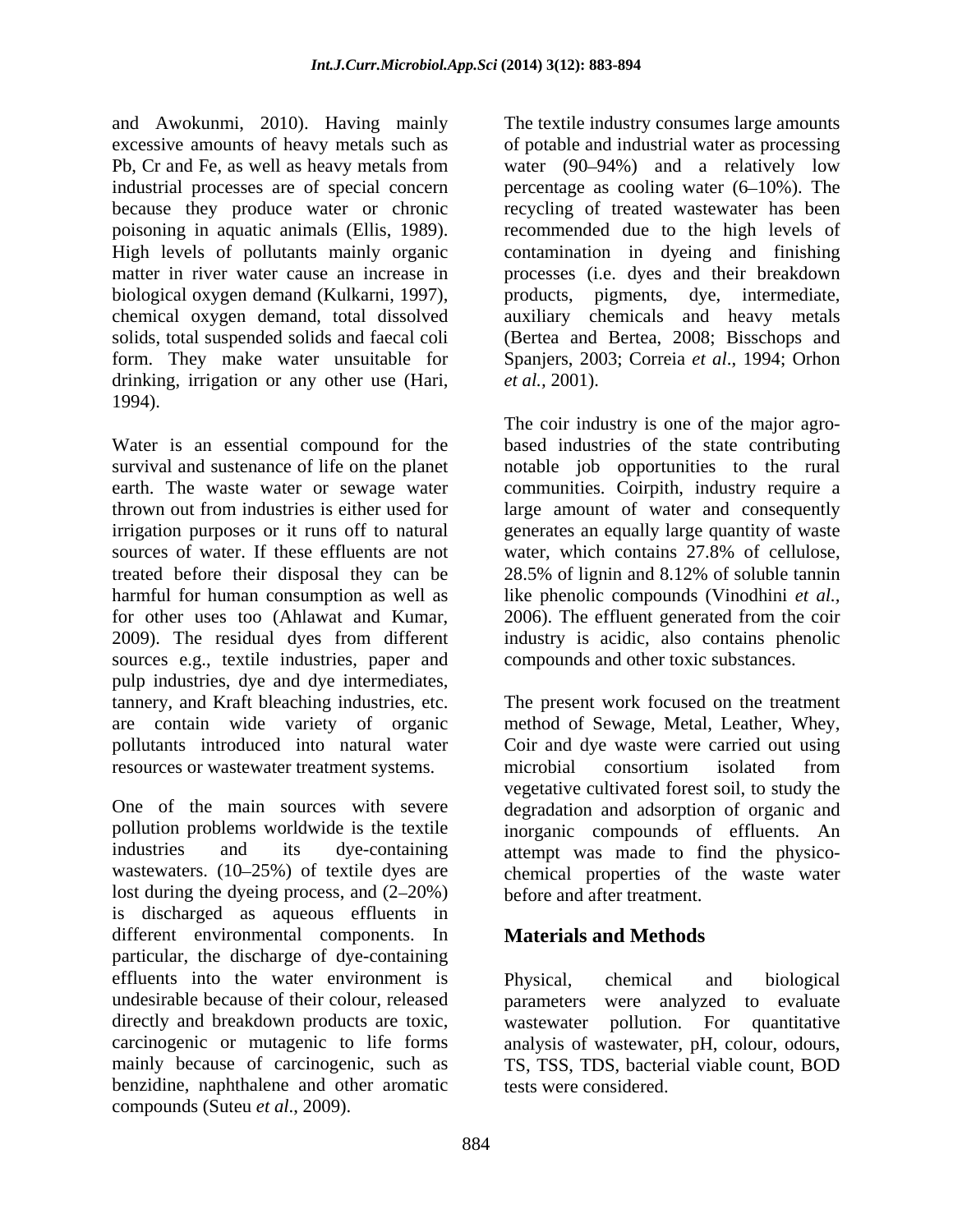Samples were collected from six different desiccators and record its weight  $(W_F)$ industrial wastes (Sewage water-1, Metal waste water-2, Coir waste-3, Whey waste-4 desiccating, and weighing until a constant Dye waste water-5 and Tannery waste-6. Amount of each of the samples was 2 liters. For collection, bottles were cleaned with tap water, rinsed under the drain water, uncapped and water was collected from  $\mathbb{R}^n$ beneath the surface. Air bubbles were removed and the bottles were capped immediately (Besselievre and Schwartz, 1976). Each of the sample bottles was labelled with the necessary information.

### **Biological pollution**

Master dilution was prepared by mixing 90 ml of distilled water and 10 ml of wastewater in a sterile conical flask. Then  $10^{-2}$ ,  $10^{-3}$ ,  $10^{-4}$ ,  $10^{-5}$  and  $10^{-6}$  times serial hot air one hour at  $18^{\circ}$ C. Cool it in a dilution were prepared from the master dilution by adding sterile distilled water.<br>0.1ml of water from  $10^{-1}$  to  $10^{-6}$  diluted 0.1ml of water from  $10^{-1}$  to  $10^{-6}$  diluted and weighing until a constant weight is solution were taken in six (each in three) sterile Petri plates by sterile pipette to nutrient agar (NA) media, After appropriate<br>inquisition period the plates were observed **Calculation** incubation period the plates were observed for the appearance of colonies and the numbers of colonies were counted.

Taking wastewater sample in a clean glass Where, test tube, the color was evaluated visually. The odours of all three wastewater samples were smelled at  $28^{\circ}$  C and noted, pH was  $^{0}$  C and noted. pH was  $_{\text{W}}$  F; 1 i 1 i 6 i 11 measured using pH paper.

## **Total solids in the effluent sample**

Accurately weigh a clean dry silica crucible band record this weigh  $W_I$  Transfer unfiltered 100ml sample in the silica  $\frac{1}{2}$  total solids-total dissolved solids from total crucible. Evaporate the sample by placing it

**Water sampling for analysis** in a hot air oven at 105°C for 1 hr. Cool it in a desiccators. Take a crucible out of the (Repeat cycle of drying, cooling, weight is obtained).Calculate the total solids of the given sample as follows

Total solids (mg/L) = 
$$
\frac{\text{(WI)} - \text{(WF)}}{\text{sample volume, ml}} \times 1000
$$
Where,

 $W_I$  – Initial weight of the crucible

 $W_F$  – Final weight of the crucible

### **TDS**

 $-3$ ,  $10^{-4}$ ,  $10^{-5}$  and  $10^{-6}$  times serial hot air one hour at  $18^{\circ}$ C. Cool it in a and  $10^{-6}$  times serial that all one nour at 18 c. Cool it in a  $\frac{1}{1}$  to  $10^{-6}$  diluted and weighing until a constant weight is Weigh clean dry silica crucible and transfer 100ml of the filtered sample in the silica crucible  $(W<sub>I</sub>)$ . Evaporate the crucible in a desiccators and record its weight Let be  $W_F$ (Repeat cycle of drying, cooling, desiccating obtained) Now calculate the TDS of given using the formula.

### **Calculation**

Total dissolved solids  $(mg/L) =$ 

**Colour, odours and pH**

Where,

W<sub>I</sub>-Initial weight of crucible

WF-Final weight of crucible

### **TSS**

Total suspended solids can be obtained by subtracting the total dissolved solids from total solids. Total suspended solids = total solids-total dissolved solids from total solids.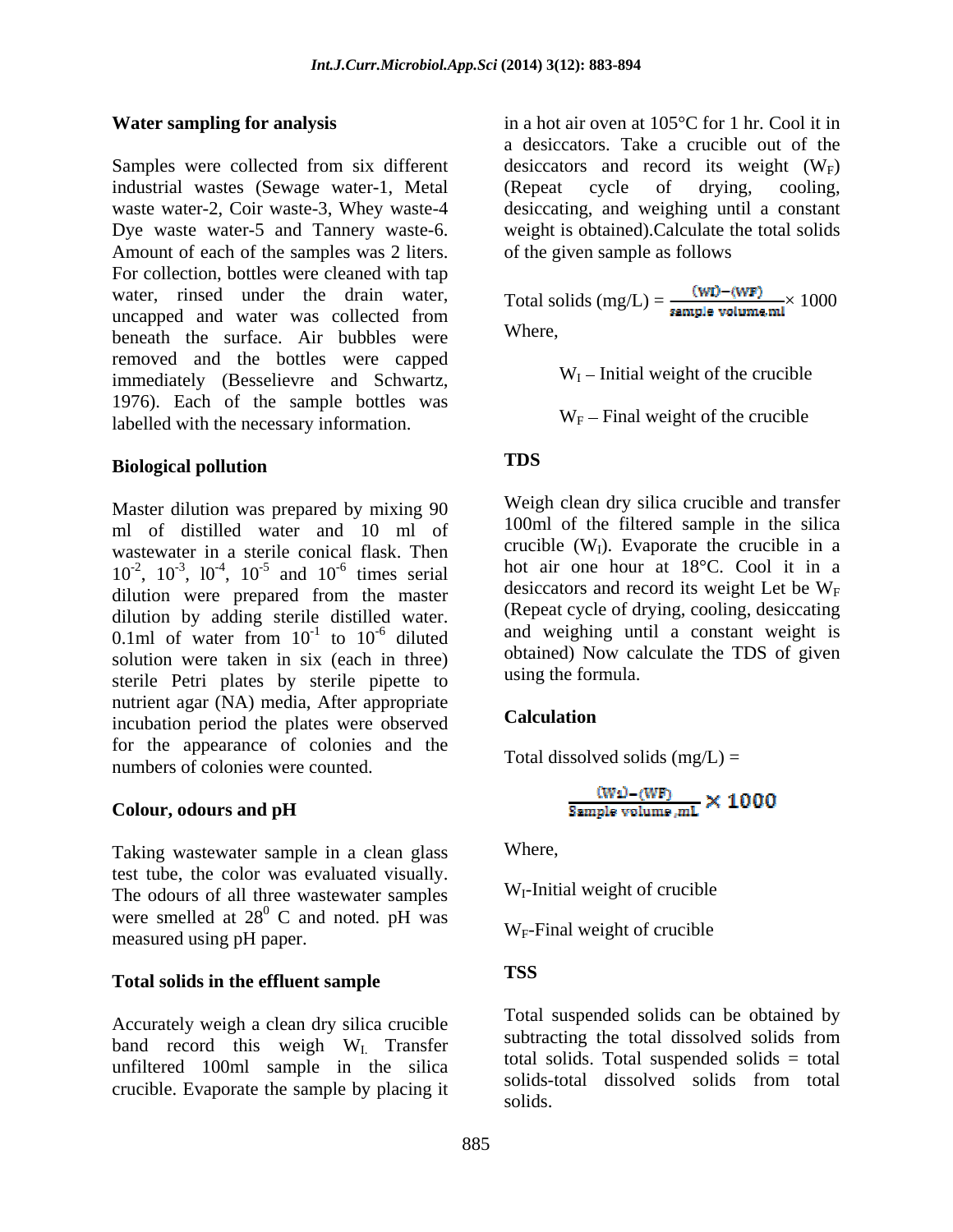Collected sewage and add 50ml sewage sample to one liter of  $8 \text{ mg/L O}_2$  containing<br>medium and inoculate five isolates water sample. Rinse BOD bottle clearly with water. Neutralize the pH of the water using acid or alkali. Fill two BOD bottle with water/sewage/Effluent sample. Avoid air bubble use one BOD bottle for DO estimation. 2 to 3 drops of sulphuric acid were added. Titrate 50ml of acidified sample against sodium thio sulphate solution .after the formation of pale yellow colour, add one or two drops of starch indicator to the sample. The sample was titrated again up to the disappearance of blue colour (Initial oxygen). Incubate remaining bottle at 20  $27^{\circ}$ C for 3–5 days. Estimate oxygen concentration after 5 days of incubation

## **Dissolve oxygen of the given sample is**

 $8 =$  Molecular weight of oxygen

BOD of the effluent was calculated by the

**Treatment of waste waster by isolated**

Soil samples were collected from various except control. The sewage sample was cultivated area (Beans, carrot, Potato, incubated at 37°C for 7 days. After Mullangi and Beet root) of Kodaikanal. Soil incubation, the pH, colour, Odours, TS, sample was serially diluted and plated on TSS, TDS, bacterial viable count, BOD tests nutrient agar medium. Morphologically were analysed in both test and control. Same different colonies were selected from each procedures were followed for dye, coir, soil sample. The selected microbes were whey, leather, metal and tannery effluents. identified by morphological and biochemical tests.

### **BOD Preparation of culture for treatment**

Prepared 100ml of five nutrient broths medium and inoculate five isolates separately. All the flasks were incubated at 37°C for 24 hrs. 50g of Mulluthanimetti powder was mixed with 25ml of culture to make a bead. This powder is used as carrier molecules for culture and adsorbent.

### **Biological treatment**

(final oxygen). bottles. (One for control and others are **calculated by the following:**<br>
sample was incubated at 37°C for 7 days.  $(0.2(mg/L))$   $\frac{100 \text{ m/s}}{\text{Volume of the sample}}$ <br>  $(0.025 - \text{normality of the titrant})$ <br>  $(0.025 - \text{normality of the titrant})$ <br>  $(0.025 - \text{normality of the titrant})$ <br>  $(0.025 - \text{normality of the titrant})$ <br>  $(0.025 - \text{normality of the titrant})$ <br>  $(0.025 - \text{normality of the titrant})$ <br>  $(0.025 - \text{normality of the titrant})$ <br>  $(0.025 - \text{normality of the titrant})$ <br>  $(0.025 - \text{normality of the titrant})$ Air activated sludge is an aerobic in which bacteria consume organic matter, nitrogen and oxygen from the waste water and grow new bacteria. The bacteria are suspended process in the aeration tank by the mixing action of the air blown into the wastewater. 100ml of sewage water was taken in 6 sterile tests). 3 grams of bacterial beads were added separately in 5flasks except control. Sewage After incubation, the pH, colour, odours, TS, TSS, TDS, bacterial viable count, BOD tests were analysed in both test and control. Same procedures were followed for dye, coir, whey, leather, metal and tannery effluents.

### **Preparation of bacterial consortium**

formula: BOD=D1-D2 Equal volumes of 5 different bacterial **microbes:** 100ml of sewage water was taken in 2 sterile **Collection and isolation of soil sample** tests). 3 grams of bacterial beads isolates were mixed together with Mulluthanimetti powder to make beads. bottles. (One for control and others are tests). 3 grams of bacterial beads (consortium) were added in test sample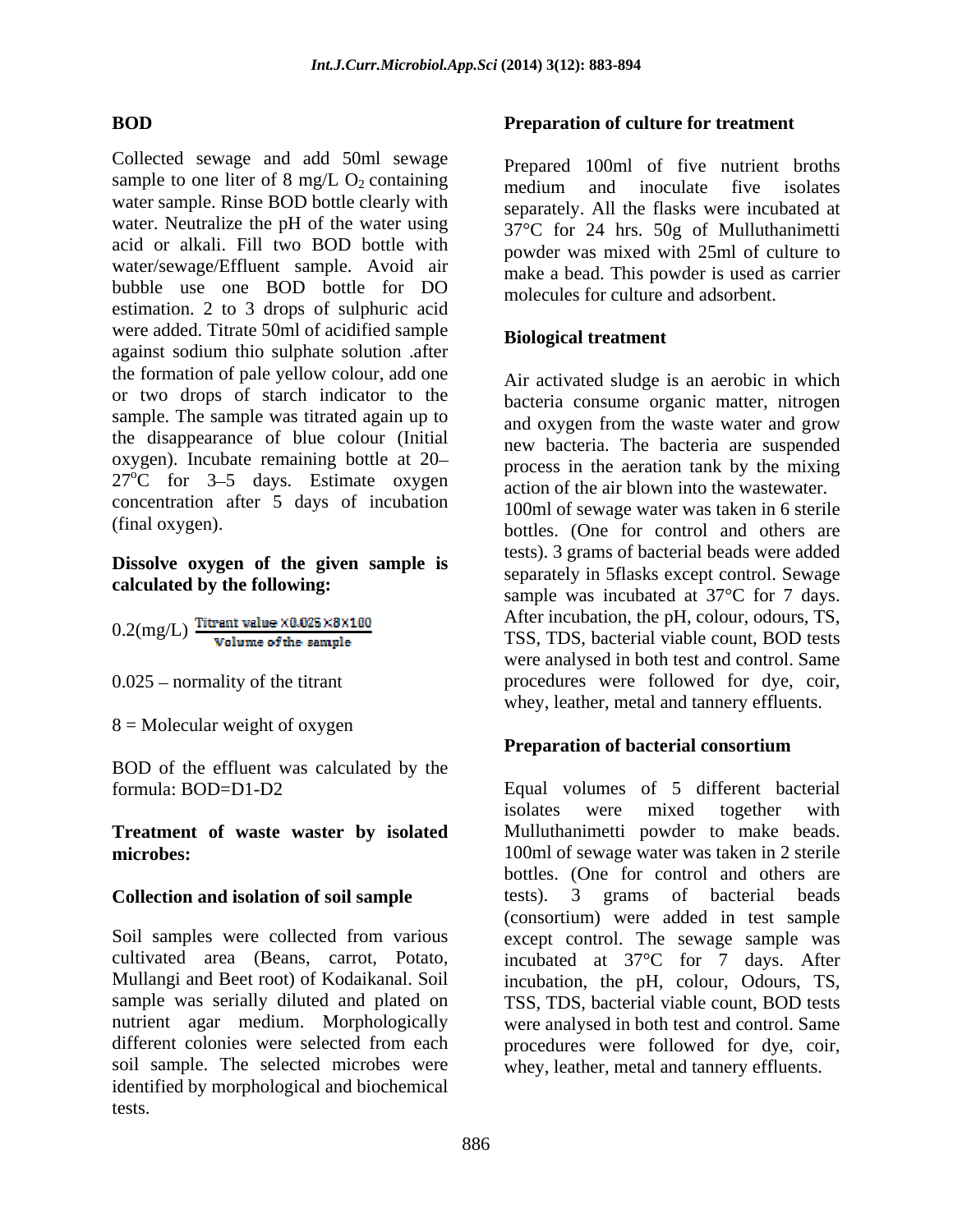The sewage, textile, coir, whey, leather and metal effluent were collected in different locations of Madurai was reported in Table 1. Physical, chemical and biological parameters were analyzed to evaluate wastewater pollution. For quantitative analysis of wastewater, pH, colour, odours, analysis of wastewater, pH, colour, odours, having primary importance in deciding the<br>TS, TSS, TDS, bacterial viable count, BOD quality of waste water effluents. Waters with tests were considered. Table 2 shows that enumeration total microbes in the effluent samples before biological treatment. The isolated bacteria were identified by pH value of ISI and WHO are  $6-5$  and  $8-5$ morphological and biochemical tests for drinking purpose. Irrigation with (Bergey s manual of systematic wastewater decreased soil pH. The reason is bacteriology, 1984). The identified bacterial strains were named as KM-1, KC-1, KBE- 1KB-1 and KP-1. The physico-chemical parameters of sewage, textile, coir whey, leather and metal effluent were analysed. Considerable deviations are observed in the However, as the travel time in the collection<br>water quality parameters from the standard time increases and more anaerobic water quality parameters from the standard

pH value of water is influenced by geology of catchments areas as well as agricultural runoff and buffering capacity of water and colour but after bacterial t<br>waste compounds The limit of pH value for becomes colourless due waste compounds. The limit of pH value for becomes colourless due to the waste water is specified 6 to 9 by WHO (2006). In our study, we observed the pH value of different waste water sample were 6 (sewage), 5 (Metal), 7.8 (Leather), 6.8 (Whey),  $6$  (coir) and  $6$  (Dye) (Table 3–8). Savin and Butnaru, (2008) reported that the pH value of water sample under study fluctuates between 5.4 to 10.8. This trend of efflue<br>nH value shows alkaline trend Also the  $3-8$ ). pH value shows alkaline trend. Also the heavy metal toxicity gets enhanced at a particular pH. It is also taken as a measure<br>of the concentration of organic matter caused by gases produced by the of the concentration of organic matter recorded in the pH level. Always the aerobic, domestic wastewater has been said average values of pH in all sites in all seasons were 5.3 to 9.2. If pH is above 7,

**Result and Discussion** this will indicate that water is probably hard and contains calcium and magnesium. The low pH (5.3) affected the bacterial growth. High alkaline pH (9.2) was recorded in water sample collected at site-V.

> The toxicity of heavy metals also gets enhanced at particular pH. Thus, pH is having primary importance in deciding the quality of waste water effluents. Waters with pH value of about 10 are exceptional and reflect contamination by strong base as NaOH and  $Ca(OH)_{2}$ . The ranges of desirable likely due to the decomposition of organic matter and production of organic acid in soils irrigated with wastewater.

limits. conditions develop, the color of the Fresh sewage is typically gray in color. However, as the travel time in the collection time increases, and more anaerobic wastewater changes sequentially from gray to dark gray and ultimately to black. In our work, the raw sewage sample was black in colour but after bacterial treatment, it becomes colourless due to the decomposition of organic matter by the isolates and odour also acceptable one (Table 3). The metal effluent sample changes from dark grey colour to light grey, Leather effluent (Red to light red), Whey effluent (white to colourless), coir effluent (Brownish black to pale brown), dye effluent (Dark yellow to Pale yellow) (Table  $3-8$ ).

present in any water. Jayalakshmi *et al*. decomposition of organic matter or by<br>(2011) found that substantial variations were substances added to the wastewater. Fresh, Odours in domestic waste water usually are caused by gases produced decomposition of organic matter or by<br>substances added to the wastewater. Fresh, substances added to the wastewater. Fresh, aerobic, domestic wastewater has been said to have the odour of kerosene or freshly turned earth, which is less objectionable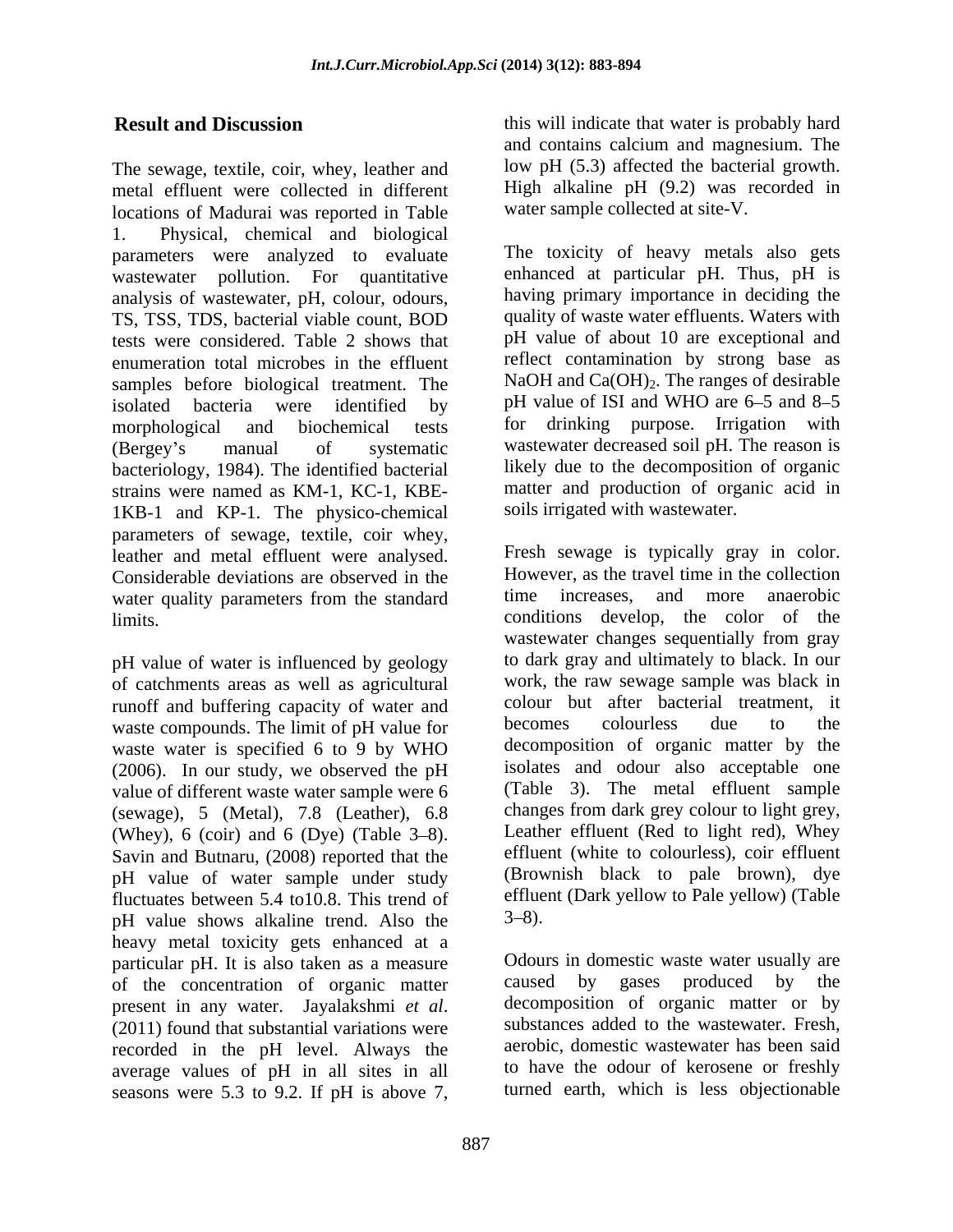than the odour of wastewater that has could be attributed to the presence of undergone anaerobic decomposition. Aged, septic sewage is considerably more a tendency to be more oxygen demand. The offensive. The characteristic rotten-egg effluent waste discharge to surface water odour of hydrogen sulfide and the source is largely determined by oxygen mercaptants is indicative of septic sewage, which is produced by anaerobic essential in maintaining life within a system microorganisms that reduce sulfate to (Rao, 2005). sulfide. Industrial wastewater may contain either odourous compounds or compounds bissolved oxygen concentration in is related to the psychological stress they produce rather than to the harm they do to

indicates that there could be low oxygen (220mg/l), in whey (95 mg/l), in coir BOD was found in 150mg/l by the culture irrigation purpose (Lokhande *et al.*, 2001). KC-1, in metal effluent was 78 mg/L by KP-<br>The high TSS values were observed at site-3 1, in leather (155mg/l) by KP-1, in whey (49 mg/l) KP-1, in coir (63mg/) by KP-1and in

levels were not so much high. There was no carbonate in the effluent but fairly high level of free CO2 and bicarbonate was recorded observed to deplete faster than upper-stream attributed to the high color. The

degradable organic matter which resulted in balance of the system and its presence is (Rao, 2005).

that produce odours during the process of unpolluted water normally range between 8 wastewater treatment. The importance of to 10 (mg/l) and concentration below 5 odours at low concentrations in human terms (mg/l) adversely affect aquatic life ( the body. Offensive odours can cause poor 699(mg/1). (Goyal varsh *et al*., 2013). The appetite for food, lowered water greater the decomposable matter present, the consumption, impaired respiration, nausea greater the oxygen demand and the greater and vomiting, and mental perturbation. the BOD values (Savin and Butnaru, 2008). Physico-chemical characters of various water was shown in Table 3–8. The high TS effluent samples were shown. In untreated may be attributed to use of salts during effluent, the concentration of BOD was dyeing process. The TS ranged from 1475.6 found in 290 mg/l in sewage sample. This to 13499.2(mg/l)., were study on physico available for living organisms in the sewage Taloja Industrial area, Mumbai, India wastewater (Table 3–8). The BOD level of (Lokhande *et al.*, 2001). High content of the metal effluent was 150 mg/L, in leather dissolved solids affects the density of water, (115mg/) and in dye (123 mg/l). But in organisms, reduces solubility of gases (like treated sewage effluent, the concentration of oxygen), and utility of water for drinking, dye (84 mg/l) by KP-1. were worked out the analysis of industrial The BOD and COD level of the effluent effluents from residential and commercial were high as compared to IS Standard, their areas in Solan, H.P. **(**Ahlawat and Kumar, Dissolved oxygen concentration in Lokhande *et al*., 2001). The concentration of BOD was found in the range of 221(mg/l) to The total solid content of different waste chemical parameters of wastewater from influences osmo regulation of freshwater irrigation purpose (Lokhande *et al.*, 2001).<br>The high TSS values were observed at site-3 and minimum values were also observed at site-1. Same results of TSS 200-6000 mg/l effluents and its comparison with other 2009).

as 128 (mg/L) and 150 (mg/L), respectively effluent samples was shown in Table 3–8. (Kasthuri *et al*., 2011). The DO in untreated Total Dissolved Solid (TDS) and Total effluent and DO in the downstream was Suspended Solid (TSS) detected could be The total dissolved solid of the various attributed to the high color. The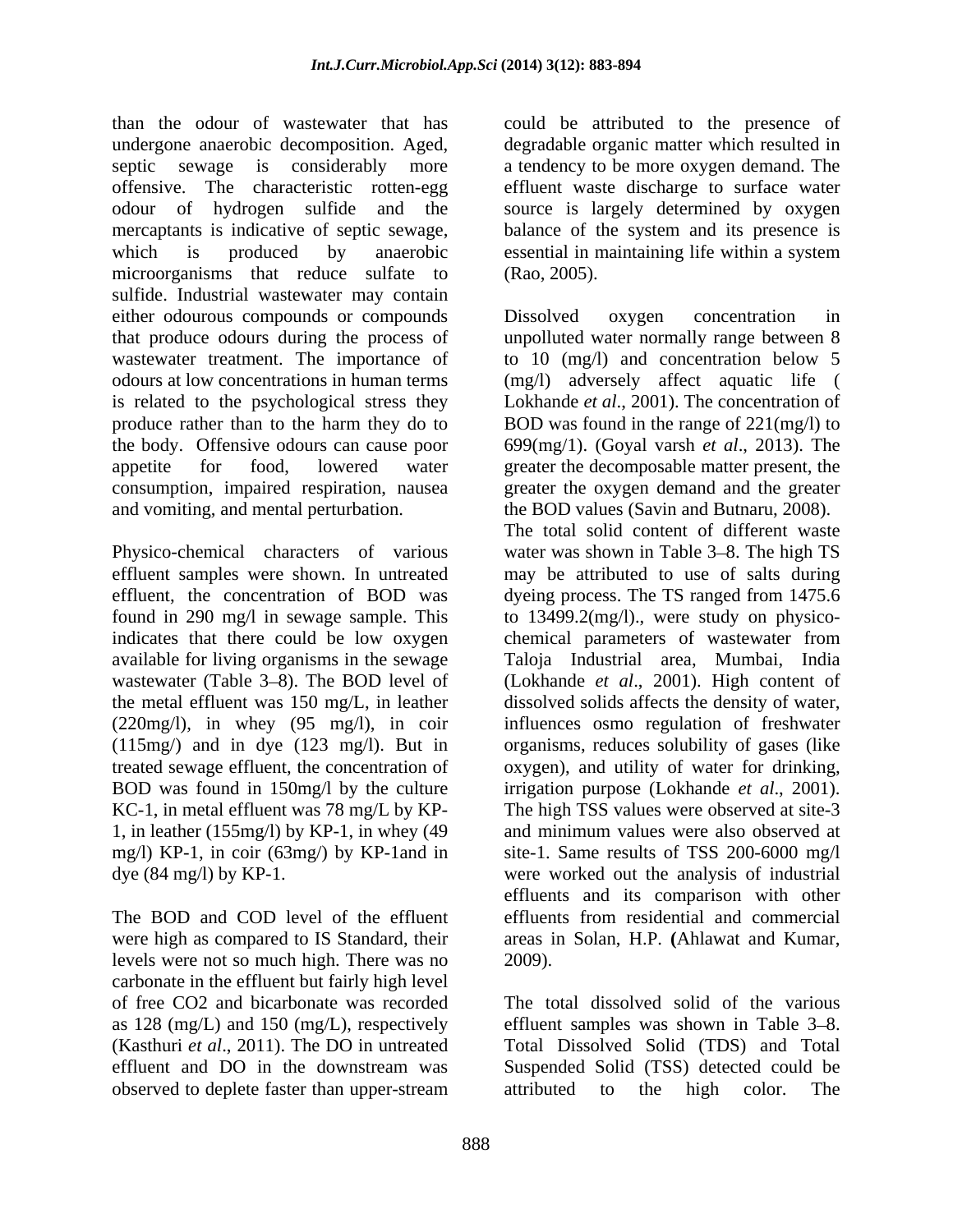concentration of TDS and TSS were found in the range of 3260mg/l–17700mg/l and condition. The BOD and COD level of the 124(mg/l) 930(mg/l). TDS concentration effluent were 240 and 482 mg/L. Though was very high at UN 8, 10, 13, 15 and the BOD and COD level of the effluent were highest concentration of TSS was found at high as compared to IS Standard, their levels UN 3, 8, 9, 12, 15, 16 .The solids present in were not so much high. There was no the water, besides effecting the growth of carbonate in the effluent but fairly high level the plants directly, also affects the soil structure, permeability and aeration thus affecting the plant growth. The effluent waste discharge to surface water source is largely determined by oxygen balance of the normally range between 8 to 10 mg/l and

influences osmo regulation of freshwater organisms, reduces solubility of gases (like and minimum values were also observed at Aspergillus with 8 species, was found to be

effect of industrial effluents and wastes on physicochemical parameters of river Rapti Dissolved Oxygen (DO) was low which indicated that the highly obnoxious of free CO2 and bicarbonate was recorded as 128 mg/L and 150 mg/L, respectively.

### **Microbial population in effluent**

system and its presence is essential in Table 2 and 9 shows the different types of maintaining life within a system. Dissolved microorganisms that are present in the waste oxygen concentration in unpolluted water water (before and after treatment) namely concentration below 5 (mg/l) adversely Bacillus sp members dominated in the affect aquatic life (Rao, 2005). effluent stream. This is attributed to The maximum values of TDS were obtained matter, less DO and high calcium contents from site-2, and minimum values were an observation which supports Rao (1955). obtained at site-1 (Table 1). High content of The cyanophyceae grow luxuriously with dissolved solids affects the density of water, great variety and abundance in ponds rich in bacteria and fungi. It was observed that favourable conditions of oxidizable organic calcium (Munawar, 1970).

oxygen), and utility of water for drinking, The total number of fungal isolates irrigation purpose (Lokhande *et al.*, 2001). distributed in 3 different genera were<br>The high TSS values were observed at site-3 isolated and identified among the genera, site-1. Same results of TSS 200-6000mg/l dominant genus. Kousar *et al.* (2000) were worked out the analysis of industrial isolated 23 species from dye effluent, effluents and its comparison with other polluted habit with *Aspergillus* as the effluents from residential and commercial dominant genus. The 8 different species of areas in Solan, H.P. (Ahlawat and kumar, bacteria were isolated. Further, effluent are 2009). rich in nutrients due to the loading of Similar results were obtained in studying the different microorganisms including algae, distributed in 3 different genera were isolated and identified among the genera*, Aspergillus* with <sup>8</sup> species, was found to be organic wastes, they afford ideal habitats for fungi and bacteria.

(Chaurasia and Tiwari, 2011; Islam *et al.*, <br>2011 and WHO, 1999). The physico- to providing an environment for plant roots, chemical analysis of the effluent showed its they also support a diverse population of slightly acidic nature and also the presence microorganisms. These organisms obtain of high quantity of both organic as well as energy from cellulose and other carbon inorganic nutrients (Table 1). The value of based compounds in the mix and competes Coir pith is biologically active. In addition to providing an environment for plant roots, with the plant roots for nutrients, moisture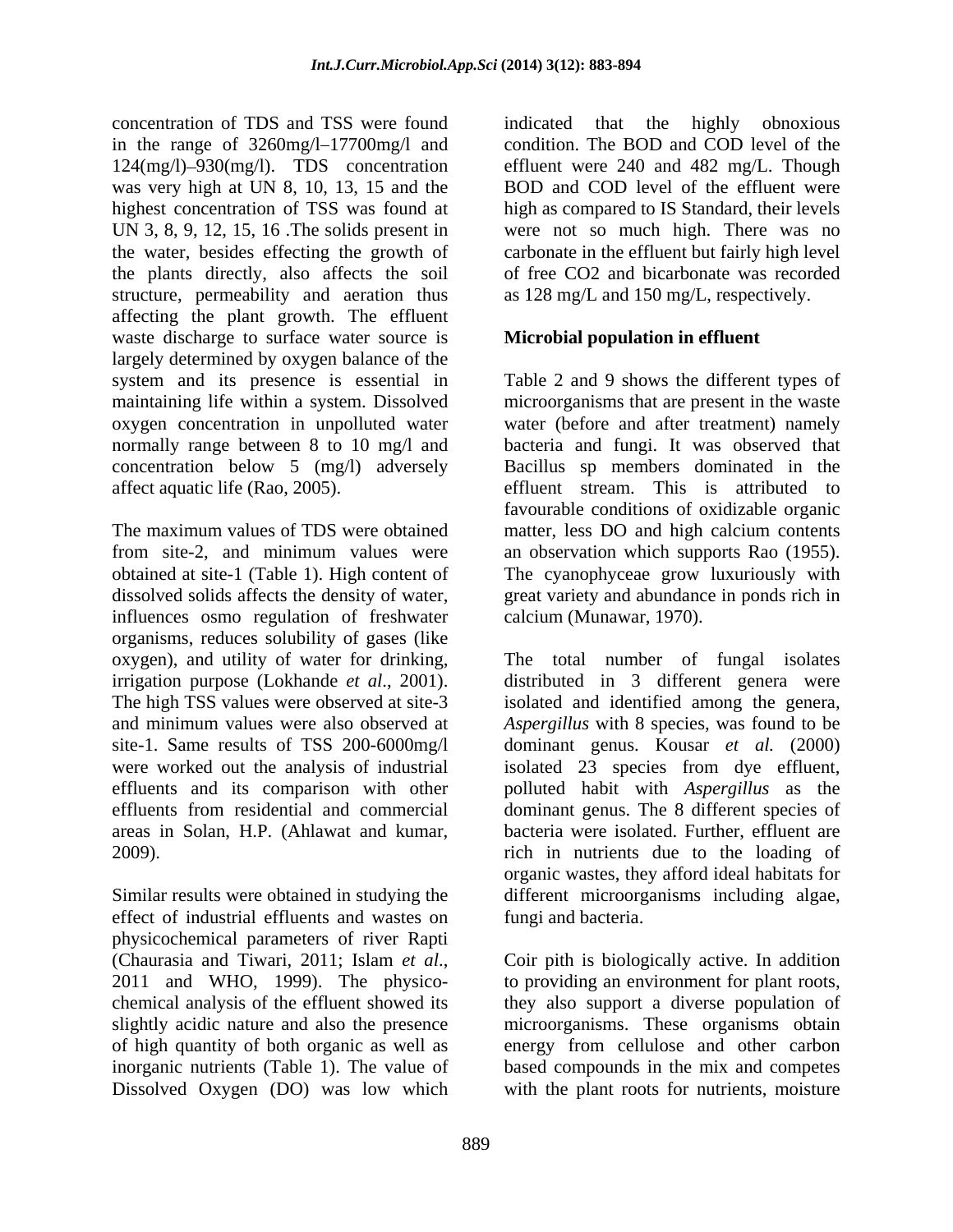and oxygen. The vast majority of these organisms are not pathogenic and their the development and proliferation of soil

organisms are not pathogenic and their competing for food and space. In most presence near the roots can be beneficial in a instances, the pathogen is restrained by the number of ways such as in suppressing of sheer force of numbers of the friendly or borne diseases. This is achieved by beneficial organisms.

**Table.1** Effluent samples collected in different location

| S.No | <b>Sample</b> | <b>Collected</b><br><b>location</b> |
|------|---------------|-------------------------------------|
|      |               |                                     |
|      | Sewage        | Teppakulam                          |
|      | Coir          | Vadipetti                           |
|      | Leather       | Dindugal                            |
|      |               | Anupanadi                           |
|      | Whey          | Anna Nager                          |
|      | Metal         | Kelivazhal                          |

**Table.2** Microbial population in the industrial effluent before treatment

|            | $\vert$ S.NO $\vert$ SAMPLE |                 | <b>BACTREIA</b>                              |                    |        | <b>FUNGI</b> |             |
|------------|-----------------------------|-----------------|----------------------------------------------|--------------------|--------|--------------|-------------|
|            |                             | 10              | ιv                                           | $1^{\prime}$<br>ΙV | $\sim$ | 1 V          | 1 ∩∹<br>* ∿ |
|            | <b>SEWAGE</b>               | 182             | $\cap$ $\subset$<br>$\overline{\phantom{a}}$ |                    |        |              |             |
| <u>L</u> . | <b>METAL</b>                | 14              |                                              |                    |        |              |             |
|            | LEATHER                     |                 |                                              |                    |        |              |             |
|            | <b>WHEY</b>                 | 17 <sup>5</sup> |                                              |                    |        |              |             |
|            | <b>COIR</b>                 | 158             |                                              |                    |        |              |             |
|            | DYE                         | $\sim$ $\sim$   |                                              |                    |        |              |             |

**Table.3** Analysis of Physico-chemical characteristics of sewage water before and after treatment

|        |                  | S.NO   Culture   pH   Colour   Odour |                        | 15   | <b>TSS</b>      | <b>TDS</b>              | <b>BOD</b>         |
|--------|------------------|--------------------------------------|------------------------|------|-----------------|-------------------------|--------------------|
|        |                  |                                      |                        |      | $m\mathbf{g}/r$ | $\mathbf{m}$ <i>g</i> / | $\mid$ mg/         |
| Contro |                  | <b>Black</b>                         | Non acceptable         | 643  | 200             | 446                     | 290                |
| KM1    |                  | Black                                | Non acceptable         | 1196 | 150             | 1 U TU                  | 210<br>$\angle 10$ |
| KC1    | 7.0 <sub>1</sub> | Whight                               | Acceptable             | 411  | 322             | 89                      | 150                |
| KBE1   | $\cup$ . $\cup$  | Whight                               | Acceptable             | 392  | 284             |                         | 205                |
| KB1    |                  | $4.8$ Black                          | Non acceptable         | 382  | 277             | $\overline{63}$         | 17C<br>1/0         |
| KP1    | 5.0              |                                      | Black   Non acceptable | 315  | 224             | 56                      | 190                |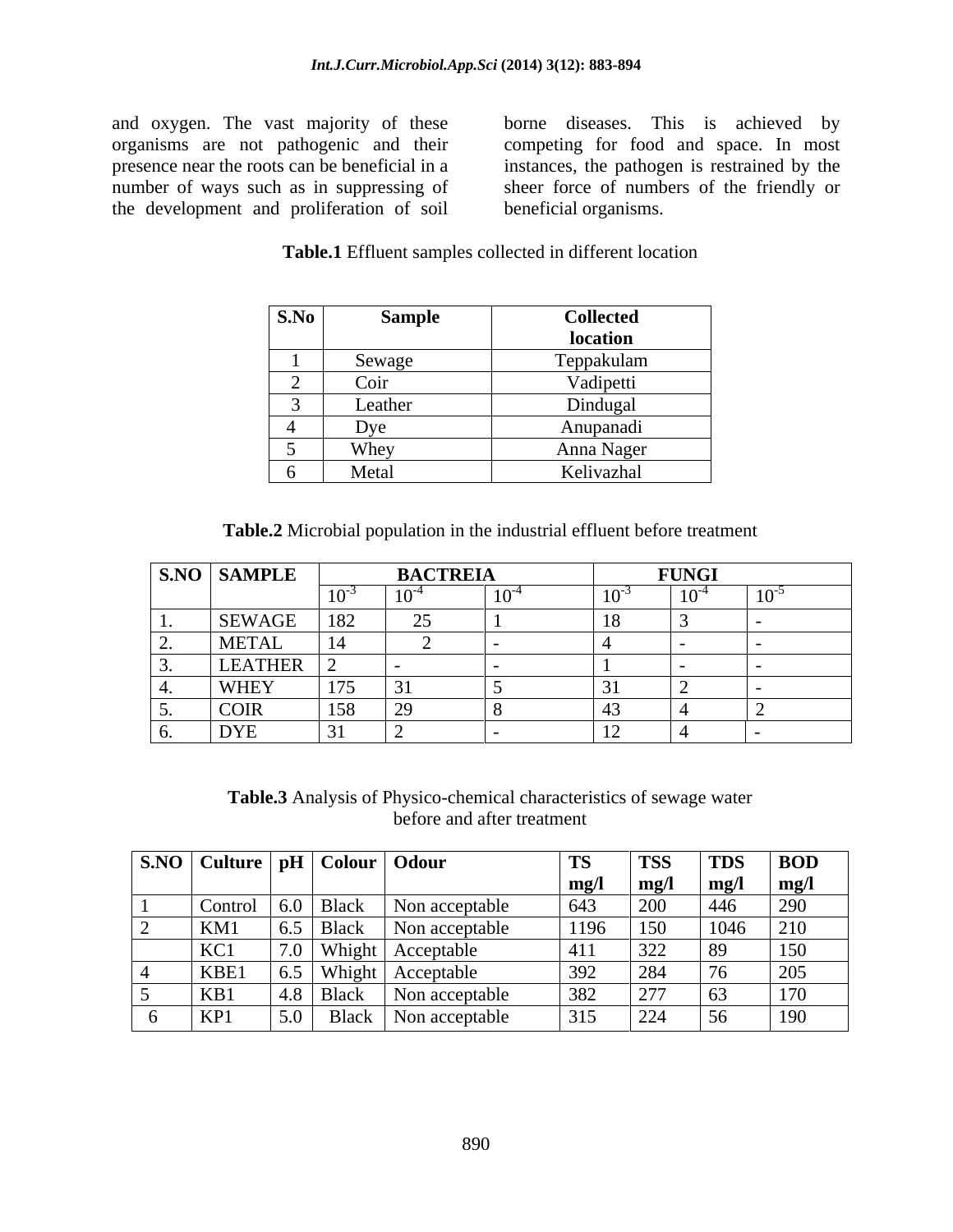| S.NO Culture              | pH  | Colour     | Odour          | <b>TS</b> | <b>TSS</b>         | <b>TDS</b>  | $\vert$ BOD             |
|---------------------------|-----|------------|----------------|-----------|--------------------|-------------|-------------------------|
|                           |     |            |                | mg/l      | $\log$             | $\mid$ mg/l | $\log$                  |
| $\vert$ CONTROL $\vert$ 5 |     | Grey       | Non acceptable | 450       | 350                | 150         | $\sim$                  |
| KM1                       | 4.8 | Light grey | Acceptable     | 50        | $\Omega$<br>$\cup$ | 10          | 125                     |
| KC1                       | 4.5 | Light grey | Acceptable     | 670       | 560                | 110         | 114                     |
| KBE1                      |     | Light grey | Acceptable     | 650       | 450                | 200         | $\boxed{97}$            |
| KB1                       | 3.8 | Grey       | Non acceptable | 540       | 420                | 120         | 83                      |
| KP1                       | 3.5 | Light grey | Acceptable     | 430       | 225                | 205         | $\sqrt{2}$<br>$10^{-1}$ |

**Table.4** Analysis of Physico-chemical characteristics of metal effluent before and after treatment

**Table.5** Analysis of Physico-chemical characteristics of leather effluent before and after

|      |         |                              |               | treatment      |           |                   |             |               |
|------|---------|------------------------------|---------------|----------------|-----------|-------------------|-------------|---------------|
| S.No | Culture | pH                           | <b>Colour</b> | <b>Odour</b>   | <b>TS</b> | $\overline{TDS}$  | <b>TSS</b>  | $\vert$ BOD   |
|      |         |                              |               |                | mg/       | $\mid$ mg/l       | $\mid$ mg/l | $\mid$ mg/l   |
|      | Control | $\sqrt{2}$ $\sqrt{2}$<br>1.8 | Red           | non acceptable | 436       | $\vert 426 \vert$ |             | 220           |
|      | KM1     | ്റ                           | Light red     | Acceptable     | 126       | <u>UJI</u>        | 195         | 107<br>$\sim$ |
|      | KCl     | 6.5                          | Light red     | Acceptable     | 774       | 185               | 589         | 189           |
|      | KBE1    |                              | Light red     | Acceptable     | 534       | $\vert 31 \vert$  | 403         | 178           |
|      | KB1     | $\vert 7.5 \vert$            | Light red     | Acceptable     | 74        | 32                | $\Lambda$   | 163           |
|      | KP1     |                              | Light red     | Acceptable     | 638       | 469               | 169         | 155           |

### **Table.6** Analysis of Physico-chemical characteristics of whey effluent before and after treatment

| S.No | Culture | pH                | Colour     | Odour          | TS                     | <b>TDS</b>               | <b>TSS</b>        | <b>BOD</b> |
|------|---------|-------------------|------------|----------------|------------------------|--------------------------|-------------------|------------|
|      |         |                   |            |                | mg/                    | $m\Omega$                | mg/               | mg/        |
|      | Control | $\vert 6.8 \vert$ | White      | Non acceptable | $\Box \cap \Box$       | 431                      | 274               |            |
|      | KM1     | $\vert 6.5 \vert$ | White      | Non acceptable | 17 <sub>C</sub><br>1/0 | $\sim$ $\sim$<br>$1 + J$ | $\sqrt{21}$<br>31 |            |
|      | KC1     |                   | Pale white | Acceptable     | 185                    | $\sqrt{2}$               | 55                | --         |
|      | KBE1    | 5.8               | Pale white | Acceptable     | 230                    | 130                      | 100               | --<br>65   |
|      | KB1     | 55<br>ن ک         | White      | Non acceptable | 654                    | 662<br>UUZ               | 32                | - -        |
|      | KPI     |                   | White      | Non acceptable |                        | $\sim$<br>JU.            |                   |            |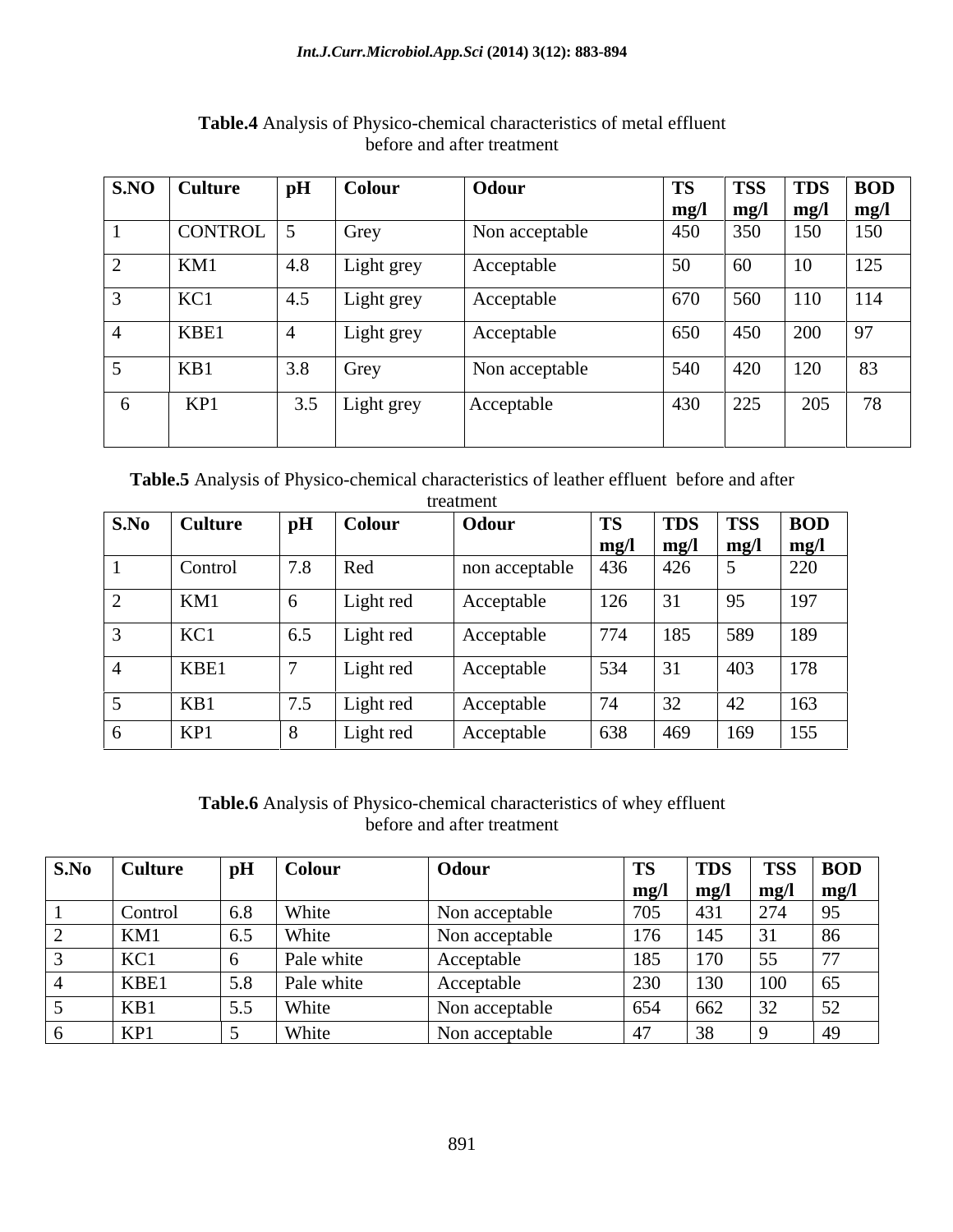| S.No Culture | $\vert \text{pH} \vert$ Colour | Odour             | <b>TS</b>   | <b>TDS</b>       | <b>TSS</b>                     | <b>BOD</b> |
|--------------|--------------------------------|-------------------|-------------|------------------|--------------------------------|------------|
|              |                                |                   | $\mid$ mg/l | $\mid$ mg/l      | mg/l                           | mg/l       |
| Control      | <b>Brownish black</b>          | Non acceptable 53 |             | 28               | $\sim$ $\sim$<br>$\mathcal{L}$ | 115        |
| KM1          | $\vert$ 5.8 $\vert$ Pale brown | Acceptable        | 122         | 28               | 94                             | 108        |
| KC1          | Pale brown                     | Acceptable        | 473         | $\vert$ 34       | 439                            | 98         |
| KBE1         | $\vert 4.5 \vert$ Pale brown   | Acceptable        | 68          | 13               | 55                             | 85         |
| KB1          | Pale brown                     | Acceptable        | 166         | $\vert 35 \vert$ | 131                            | $\vert$ 77 |
| KPI          | 5.8 Pale brown                 | Acceptable        | 192         | 24               | 168                            | 63         |

### **Table.7** analysis of physico-chemical characteristics of coir effluent before and after treatment

### **Table.8** Analysis of physico-chemical characteristics of dye effluent before and after treatment

| $\vert$ S.No | Culture | pH  | Colour             | Odour                  | TS         | <b>TDS</b>  | $\overline{\phantom{a}}$ TSS | <b>BOD</b>               |
|--------------|---------|-----|--------------------|------------------------|------------|-------------|------------------------------|--------------------------|
|              |         |     |                    |                        | mg/l       | $\mid$ mg/l | mg/l                         | mg/                      |
|              | Control |     | Dark yellow        | Non acceptable         | 550        | 480         |                              | 12 <sub>2</sub><br>1 A J |
|              | KM1     | 5.8 | Pale yellow        | Acceptable             | 430        | 380         | JV.                          | 117                      |
|              | KC1     |     | <b>Pale yellow</b> | Acceptable             | 240        | 150         | ノマ                           | 112                      |
|              | KBE1    | 4.6 | Pale yellow        | Acceptable             | 150        |             | 110                          | 108                      |
|              | KB1     |     | Dark yellow        | Non acceptable         | $\vert$ 60 |             |                              | 99                       |
|              | KP1     | 0.0 | Dark yellow        | Non acceptable   $180$ |            |             | $\overline{\mathcal{L}}$     | 84                       |

**Table.9** Microbial population in the industrial effluents after treatment

|            | S.No Sample<br><b>Bacteria</b> |          |          |        | Fungi  |          |         |  |  |
|------------|--------------------------------|----------|----------|--------|--------|----------|---------|--|--|
|            |                                | $10-3$   | $10 - 4$ | $10-5$ | $10-3$ | $10 - 4$ | $10-5.$ |  |  |
| l 1.       | Sewage                         | 163      |          |        |        |          |         |  |  |
| . <u>.</u> | Metal                          | 12       |          |        |        |          |         |  |  |
| J.         | Leather                        |          |          |        |        |          |         |  |  |
|            | Whey                           | 181      | ັບ       |        |        |          |         |  |  |
| $\cup$ .   | Coir                           | 143      |          |        | $\sim$ |          |         |  |  |
| $\vert 6.$ | Dye                            | 22<br>44 |          |        |        |          |         |  |  |

### **References**

- Adefemi, S.O., Awokunmi, E.E. 2010. Deparameters and heavy metals in water samples from Itaogbolu area of *Sci. Technol., 4(3): 145-148.*
- termination of physico-chemical Ondo-State, Nigeria. *Afr. J. Environ.* Solan H.P. *J. Theor. Appl. Sciences, Sci. Technol.*, 4(3): 145–148.  $1(2): 42-46$ . Ahlawat, K., Kumar, A. 2009. Analysis of Industrial effluents and its comparison with other effluents from residential and commercial areas in Solan H.P. *J. Theor. Appl. Sciences*, 1(2): 42 46.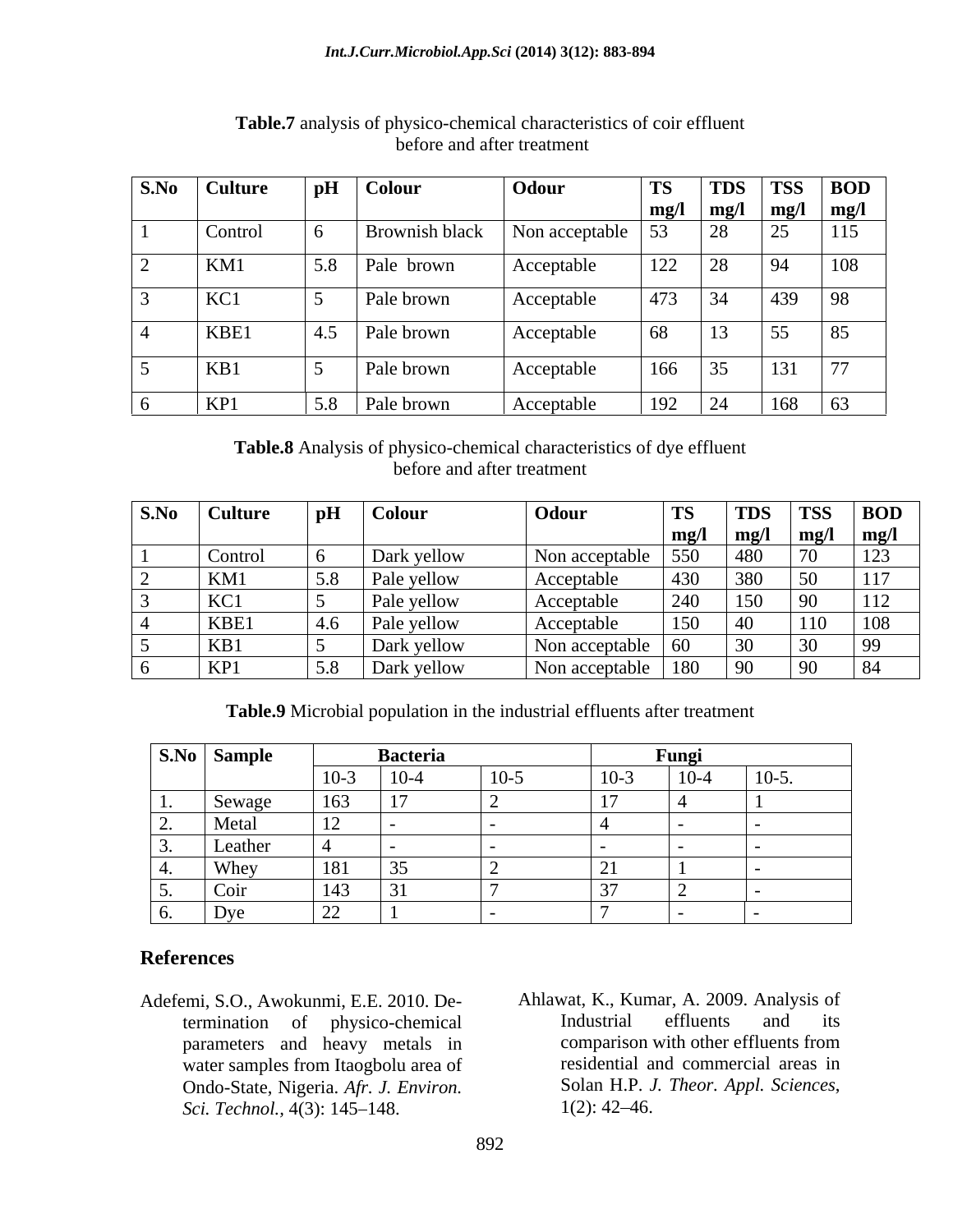- Bertea, A., Bertea, A.P. 2008. Physico-chemical and microbial Decolourization and recycling of analysis of coir industry effluent. textile wastewater (in Romanian), *Asian J. Res. Pharm. Sci.,* 1(2): 44 Performantica Ed, lasi, Romania,
- $2<sup>nd</sup>$  edn. McGraw Hill, New York. 247 Pp. Microbiol., 40: 191–197.
- Bisschops, I.A.E., Spanjers, H. 2003. Kulkarni, G.J. 1997. Water supply and *Environ. Technol., 24: 1399–1411.* Pp.
- Chaurasia, N.K., Tiwari R.K. 2011.Effect Lokhande, R.S., Singare, P.U., Pimple, physicochemical parameters ofriver
- Correia, V.M., Stephenson, T., Judd, S.J. 1994. Characterization of textile wastewater. *Environ. Technol.,* 15:
- Ellis, K.V. 1989. Surface water pollution and  $\begin{bmatrix} 128. \\ 21. \end{bmatrix}$ its control. The Macmillan Press Ltd., Basingstoke and London, 373 Pp,
- Hari, O.S., Nepal, M.S. Aryo, Singh, N. activated sludge. *J. Chen*<br>1004. Combined effect of esta of *Biotechnol*. 76: 919–931. 1994. Combined effect of aste of *Biotechnol.*, (6:919–931.<br>distillary and success mill on sood Rao. P.V. 2005. Textbook of distillery and sugar mill on seed germination, seeding growth and
- Islam, M.M., Mahmud, K., Faruk, O., Billah, M.S. 2011. Textile dyeing sustainable development, *Int. J.* II. Algal<br>Enviror Sci Davelop 2(6): 428 291–308. *Environ. Sci. Develop.,* 2(6): 428
- water and waste waters in and around Vijayawada. Int. J. Res. Pharma. Biomed. Sci., 2(3): 127
- Kasthuri, J., Cholarajan, A., Vijayakumar, R., Muthukumaran, P. 2011. Simpi, B., Hiremath, S.M., Murthy,

46.

- Besselievre, E.B., Schwartz, M. 1976. Kousar, N., Sheshikala, D., Singara The treatment of industrial wastes, Charya, M.A. 2000. Decolourisation 2<sup>nd</sup> edn. McGraw – Hill, New York. <br>
of textile dyes by fungi. *Indian J*. edn. McGraw – Hill, New York. The of textile dyes by fungi. *Indian J. Microbiol.,* 40: 191–197.
	- Literature review on textile sanitary engineering. 10th edn. wastewater characterization. Farooq Kitab Ghar, Karachi. 497 Pp.
	- of industrial effluent and wastes on D.S. 2001. Study of physico- Rapti. Pelagia Research Library, Effluents from Taloja Industrial Area *Adv. Appl. Sci. Res.*, 2(5): 207–211. *Conserversity of Mumbai, India. Int. J. Ecosystem,* chemical Parameters of waste water of Mumbai, India. *Int. J. Ecosystem*, 1(1): 1 9.
	- 917 929. Munawar, M. 1970. Limnological Studies on Freshwater Ponds of Hyderabad, India, II. *Hydrobiologia,* 36(1): 105 128.
	- Hardback. denim-processing wastewater for Orhon, D., Babuna, F.G., Insel, G. 2001. Characterization and modeling of activated sludge. *J. Chem. Technol. Biotechnol., 76: 919–931.*
	- biomass of okra. *J. Environ. Biol.*, the example Economy Ed., Prentice-Hall of India<br>3(15): 171–175<br>Private Limited, New Delhi, Pp.  $3(15): 171-175.$  Private Limited, New Delhi, Pp. Rao, P.V. 2005. Textbook of environmental engineering. Eastern Economy Ed., Prentice-Hall of India Private Limited, New Delhi, Pp. 280–288.
	- industries in Bangladesh for algae in a group of six small ponds. Roa, C.B. 1955. On the distribution of algae in a group of six small ponds. II. Algal periodicity. *J. Ecol.,* 43:  $291 - 308.$
- 436 . Rusan, M.J.M., Hinnawi, S., Rousan, L. Jayalakshmi, V., Lakshmi, N., Singara 2007. Longterm effect of wastewater Charya, M.A. 2011. Assessment of the irrigation of forage crops onsoil and charge crops of the physics charge of the physics charge of the physics charge of the parameters. physico-chemical parameters of plant quality parameters. 2007. Longterm effect of wastewater irrigation of forage crops onsoil and plant quality parameters. *Desalination,* 215(1-3): 143-152.
	- 132. mills. *J.Environ. Engin.,* 7(6): 859 Savin, I.I., Butnaru, R. 2008. Waste water characteristics in textile finishing 864.
		-